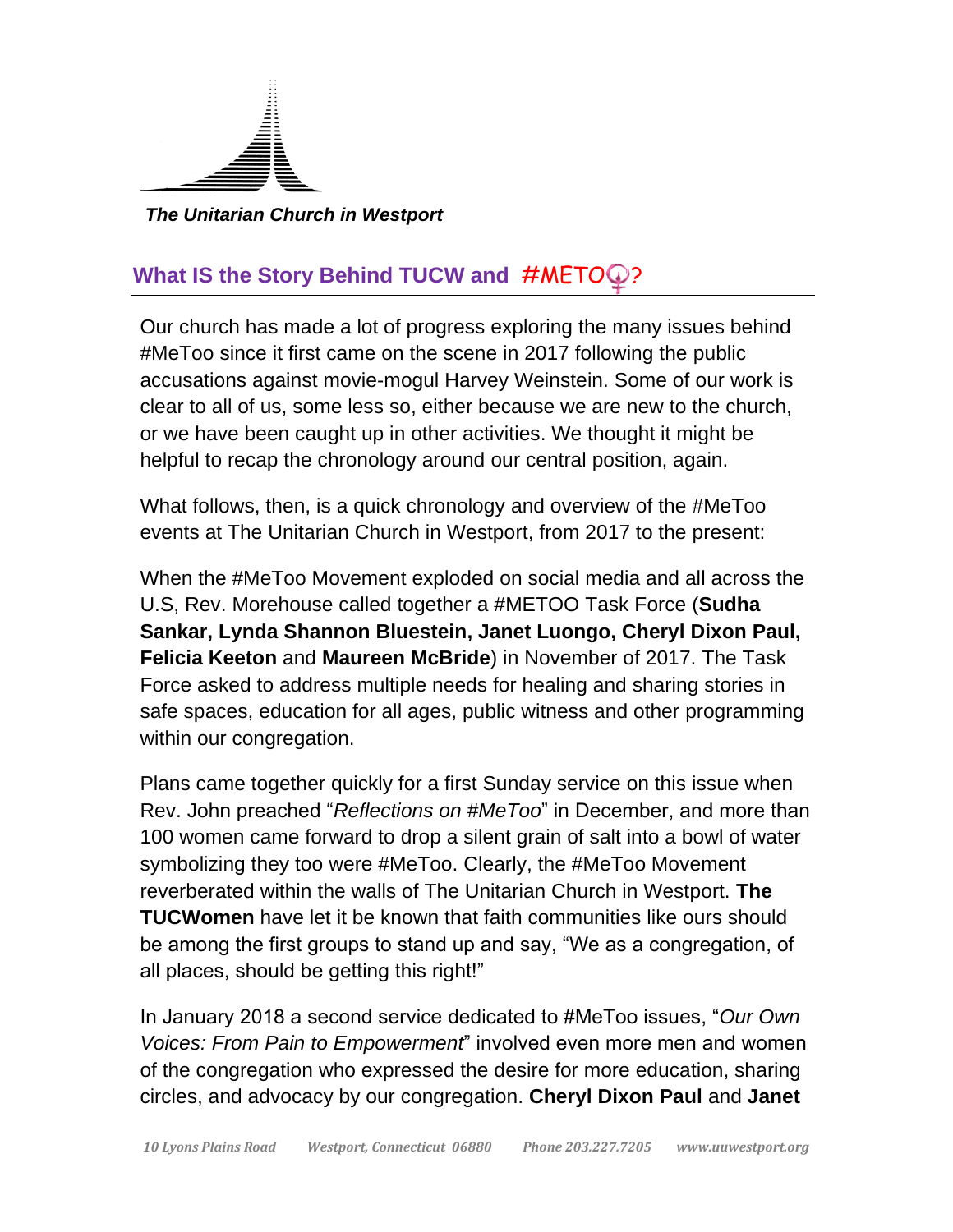**Luongo** as Worship Associates did an exceptional job designing both services.

A congregational survey, A Faithful Response to #MeToo was distributed during this service. 129 surveys were completed; 54% expressed interest in participating in programs on this issue; 57% wanted more educational programs for children and youth and 45% want education for adults on #MeToo issues; 32% wanted to see sacred healing circles begun; 20% expressed interest in journaling workshops; 47% want to see our congregation's policies reviewed to make sure they meet sexually safer congregations' criteria.

In addition to the Sunday services and survey on #MeToo, the Task Force has worked closely to provide lots of channels of communication and learning:

- **TUCWomen Group's** monthly Brown Bag Lunches provide ongoing opportunities for more discussion of this whole issue.
- Task Force Member **Janet Luongo** initiated a series of Journaling for Healing sessions that ran February through May.
- Task force member **Cheryl Dixon Paul** along with **Paul Bluestein** designed and conducted a highly successful "Walking On Eggshells" two-part sexual harassment conversation for both men and women in our congregation, which they reimagined for our OWL curricula sessions.
- **TUCW's Delegates** and our **Senior Minister Rev. John Morehouse** sponsored and conducted a Networking Session at the UUA General Assembly in 2018 on "*A Faithful Response to #MeToo*" to identify other partnerships and alliances across the nation.
- A Sunday service on the #MeToo topic was led in the Summer of 2018 by **Mary-Megan Marshall**.